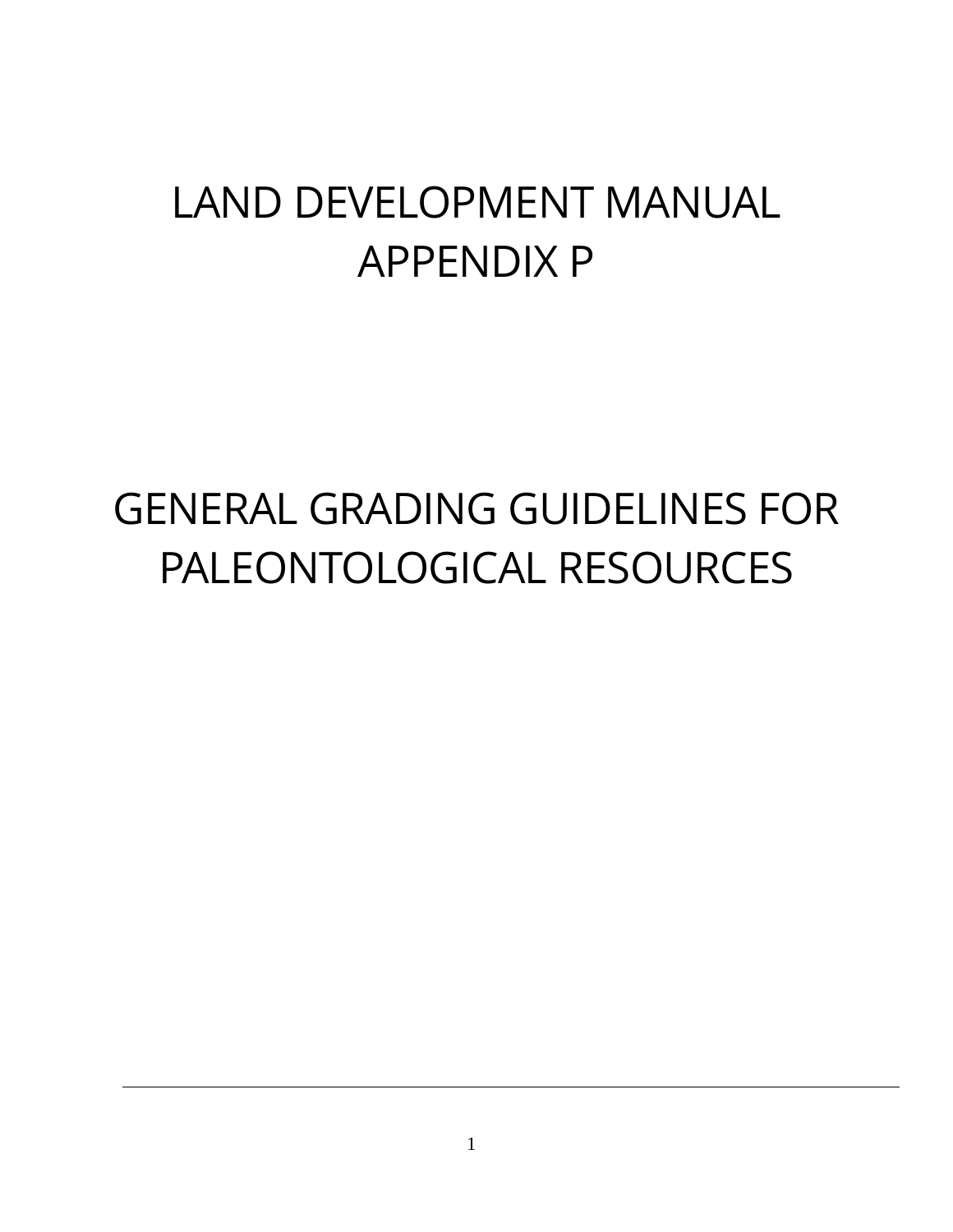Paleontological resources (i.e., fossils) are the buried remains and/or traces of prehistoric organisms (i.e., animals, plants, and microbes). Body fossils such as bonesor teeth, shells, leaves, and wood, as well as trace fossils such as tracks, trails, burrows, and footprints, are found in the geologic deposits (formations) within which they were originally buried. Fossil remains are considered important if they are: 1) well preserved; 2) taxonomically identifiable; 3) type/topotypic specimens; 4) age diagnostic; 5) useful in environmental reconstruction; or 6) represent new, rare, and/or endemic taxa.

Fossils are typically found buried in geologic deposits of sedimentary rock layers. They are exposed by natural weathering as well as by manmade earthmoving operations. Paleontological resources may be encountered during grading/excavation activities associated with project construction (e.g., residential subdivision projects, new roadway projects, urban redevelopment projects, or utility installation/improvement projects) where such work would be performed in previously undisturbed geologic deposits/formations/rock units (i.e., not in artificial fill materials).

The mapping of geologic deposits/formations/rock units can be located in the published geologic maps by Kennedy and Tan, 2008 all areas of the City of San Diego except Otay Mesa; and Todd, 2004 for the Otay Mesa area. The maps use colors to indicate the geographic distribution of individual geologic deposits/formations/rock units, with a map legend for reference of the geologic deposits/formations/rock units that are present in the project area. The geologic maps are available through the California Geological Survey and United State Geological Survey. Online digital versions of 1:100,000 scale maps are available at the following websites: [https://ngmdb.usgs.gov/mapview/;](https://ngmdb.usgs.gov/mapview/) [http://www.conservation.ca.gov/cgs/rghm/rgm/Pages/preliminary\\_geologic\\_maps.](http://www.conservation.ca.gov/cgs/rghm/rgm/Pages/preliminary_geologic_maps.aspx) [aspx;](http://www.conservation.ca.gov/cgs/rghm/rgm/Pages/preliminary_geologic_maps.aspx) and [https://pubs.usgs.gov/of/2004/1361/.](https://pubs.usgs.gov/of/2004/1361/)

These General Grading Guidelines for Paleontological Resources do not replace the Significance Determination Thresholds set forth in Land Development Manual Appendix A for Paleontological Resources.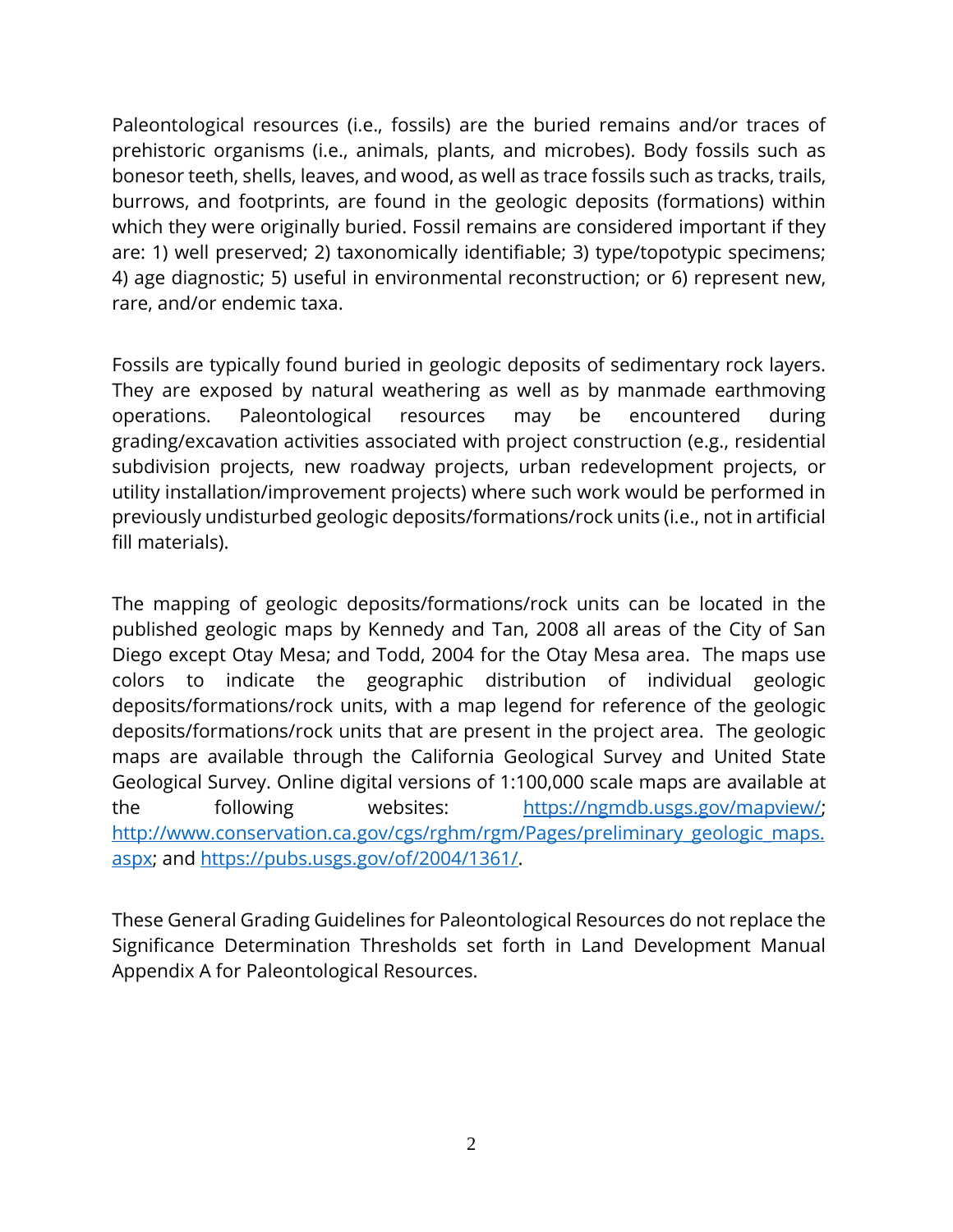The following is the standard monitoring requirement that shall be placed on grading plans and implemented when required pursuant to LDC section 142.0151:

### **I. Prior to Permit Issuance**

Entitlements Plan Check

Prior to issuance of any construction permits, including but not limited to, the first Grading Permit, Demolition Plans/Permits and Building Plans/Permits or a Notice to Proceed for Subdivisions, but prior to the first preconstruction meeting, whichever is applicable, the City Engineer (CE) and/or Building Inspector (BI) shall verify that the requirements for Paleontological Monitoring have been noted on the appropriate construction documents.

1. The applicant shall submit a letter of verification to Resident Engineer (RE) and/or Building Inspector (BI) identifying the qualified Principal Investigator (PI) for the project and the names of all persons involved in the paleontological monitoring program. A qualified PI is defined as a person with a Ph.D. or M.S. or equivalent in paleontology or closely related field (e.g., sedimentary or stratigraphic geology, evolutionary biology, etc.) with demonstrated knowledge of southern California paleontology and geology, and documented experience in professional paleontological procedures and techniques.

## 2. **II. Prior to Start of Construction**

- A. Verification of Records Search
	- 1. The PI shall provide verification to RE and/or BI that a site specific records search has been completed. Verification includes, but is not limited to a copy of a confirmation letter from the San Diego Natural History Museum, or another relevant institution that maintains paleontological collections recovered from sites within the City of San Diego.
	- 2. The letter shall introduce any pertinent information concerning expectations and probabilities of discovery during trenching and/or grading activities.
- B. PI Shall Attend Preconstruction Meetings
	- 1. Prior to beginning any work that requires monitoring, the Applicant shall arrange a Preconstruction Meeting that shall include the PI, Construction Manager (CM) and/or Grading Contractor, RE, and BI, as appropriate. The qualified paleontologist (PI) shall attend any grading/excavation related Preconstruction Meetings to make comments and/or suggestions concerning the Paleontological Monitoring program with the Construction Manager and/or Grading Contractor.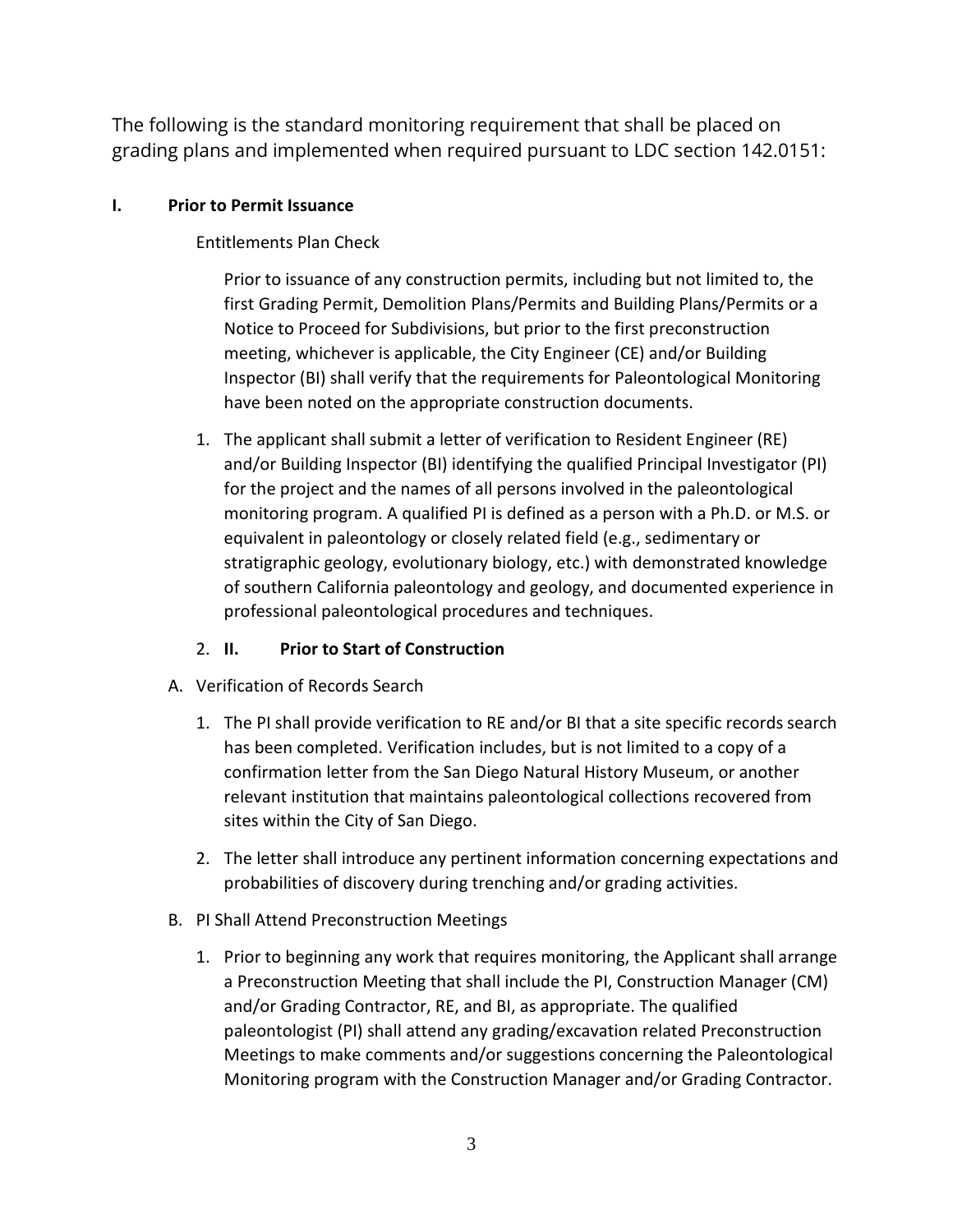- a. If the PI is unable to attend the Preconstruction Meeting, the Applicant shall schedule a focused Preconstruction Meeting with the PI, RE, CM or BI, if appropriate, prior to the start of any work that requires monitoring.
- 2. Identify Areas to be Monitored

Prior to the start of any work that requires monitoring, the PI shall submit a Paleontological Monitoring Exhibit (PME) based on the appropriate construction documents (reduced to 11x17) to RE and/or BI identifying the areas to be monitored including the delineation of grading/excavation limits. The PME shall be based on the results of a site specific records search as well as information regarding existing known geologic conditions (e.g., geologic deposits as listed in the Paleontological Monitoring Determination Matrix below).

- 3. When Monitoring Will Occur
	- a. Prior to the start of any work, the PI shall also submit a construction schedule to the RE and/or BI indicating when and where monitoring will occur.
	- b. The PI may submit a detailed letter to RE and/or BI prior to the start of work or during construction requesting a modification to the monitoring program. This request shall be based on relevant information such as review of final construction documents and geotechnical reports which indicate conditions such as depth of excavation and/or thickness of artificial fill overlying bedrock, presence or absence of fossils , etc., which may reduce or increase the potential for resources to be present.

#### **III. During Construction**

- A. Monitor Shall be Present During Grading/Excavation/Trenching
	- 1. The paleontological monitor shall be present full-time during grading/excavation/trenching activities as identified on the PME that could result in impacts to formations with high and moderate resource sensitivity. **The Construction Manager is responsible for notifying the PI, RE and/or BI of changes to any construction activities such as in the case of a potential safety concern within the area being monitored. In certain circumstances OSHA safety requirements may necessitate modification of the PME.**
	- 2. The PI may submit a detailed letter to RE and/or BI during construction requesting a modification to the monitoring program when a field condition such as trenching activities that do not encounter previously undisturbed and paleontologically sensitive geologic deposits as previously assumed, and/or when unique/unusual fossils are encountered, which may reduce or increase the potential for paleontological resources to be present.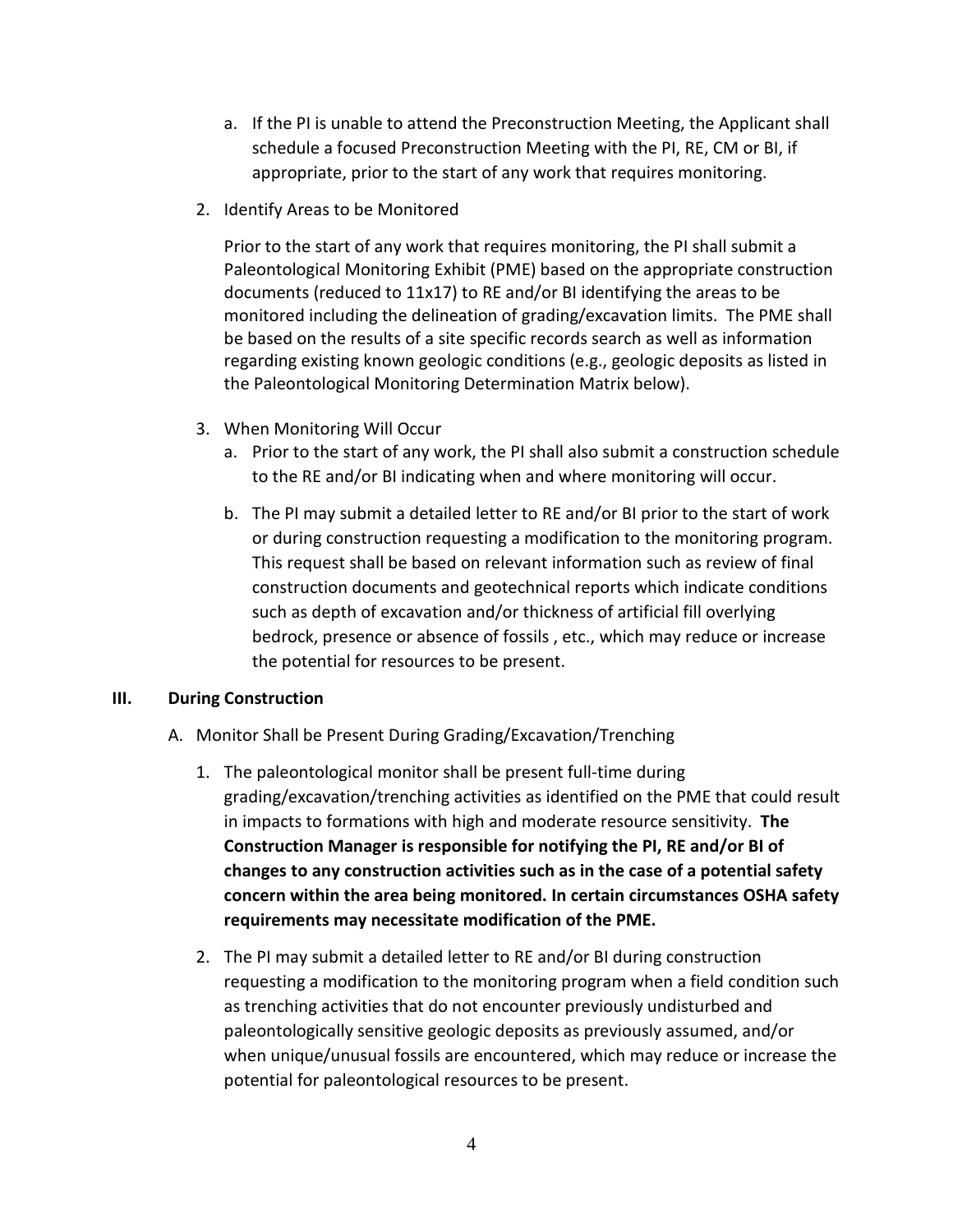- 3. The paleontological monitor shall document field activity via the Consultant Site Visit Record (CSVR). The CSVR's shall be emailed by the CM to the RE and/or BI the first day of monitoring, the last day of monitoring, monthly (**Notification of Monitoring Completion)**, and in the case of ANY discoveries.
- B. Discovery Notification Process
	- 1. In the event of a discovery, the paleontological monitor shall direct the contractor to temporarily divert trenching activities in the area of discovery and notify the RE and/or BI. The contractor shall also process a construction change for administrative purposes to formalize the documentation and recovery program, including modification to Mitigation Monitoring and Compliance (MMC).
	- 2. The paleontological monitor shall notify the PI (unless paleontological monitor is the PI) of the discovery.
	- 3. The PI shall notify MMC of the discovery, and shall submit documentation to MMC within 24 hours by email with photos of the resource in context.
- C. Recovery of Fossils

If a paleontological resource is encountered:

1. The paleontological monitor shall salvage unearthed fossil remains, including simple excavation of exposed specimens or, if necessary as determined by the PI, plaster-jacketing of large and/or fragile specimens or more elaborate quarry excavations of richly fossiliferous deposits.

2. The paleontological monitor shall record stratigraphic and geologic data to provide a context for the recovered fossil remains, including a detailed description of all paleontological localities within the project site, as well as the lithology of fossil-bearing strata within the measured stratigraphic section, and photographic documentation of the geologic setting.

### **V. Post Construction**

- A. Preparation and Submittal of Draft Paleontological Monitoring Report
	- 1. The PI shall submit two copies of the Draft Paleontological Monitoring Report (even if negative), prepared to the satisfaction of the Development Services Department. The Draft Paleontological Monitoring Report shall describe the methods, results, and conclusions of all phases of the Paleontological Monitoring Program (with appropriate graphics) to MMC for review and approval within 90 days following the completion of monitoring,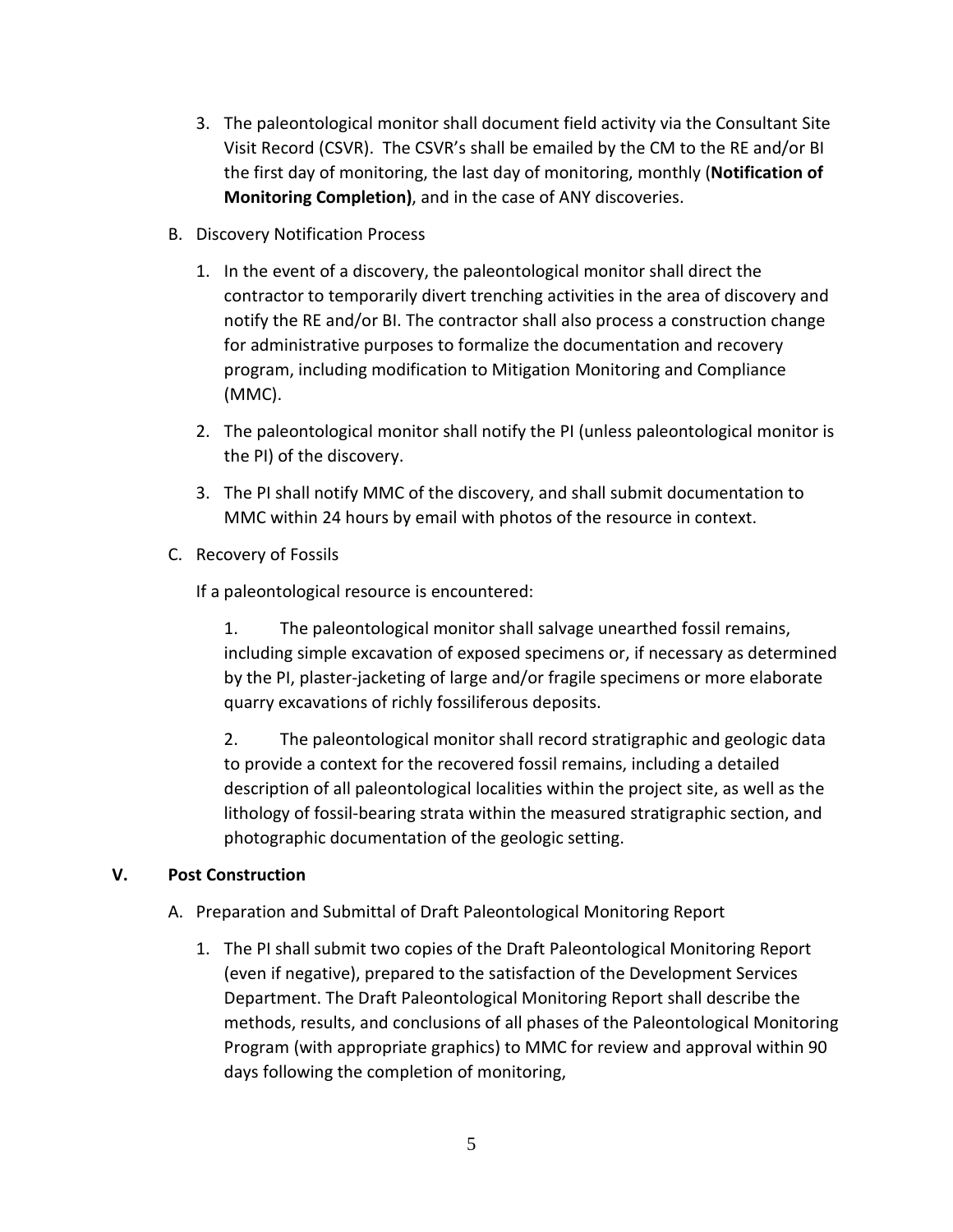- a. For significant or potentially significant paleontological resources encountered during monitoring, as identified by the PI, the Paleontological Recovery Program shall be included in the Draft Monitoring Report.
- b. The PI shall be responsible for recording (on the appropriate forms) any significant or potentially significant fossil resources encountered during the Paleontological Monitoring Program in accordance with the City's Paleontological Guidelines (revised November 2017), and submittal of such forms to the San Diego Natural History Museum and MMC with the Draft Paleontological Monitoring Report.
- 2. MMC shall return the Draft Paleontological Monitoring Report to the PI for revision or, for preparation of the Final Report.
- 3. The PI shall submit revised Draft Paleontological Monitoring Report to MMC for approval.
- 4. MMC shall provide written verification to the PI of the approved Draft Paleontological Monitoring Report.
- 5. MMC shall notify the RE and/or BI, of receipt of all Draft Paleontological Monitoring Report submittals and approvals.
- B. Handling of Recovered Fossils
	- 1. The PI shall ensure that all fossils collected are cleaned to the point of curation (e.g., removal of extraneous sediment, repair of broken specimens, and consolidation of fragile/brittle specimens) and catalogued as part of the Paleontological Monitoring Program.
	- 2. The PI shall ensure that all fossils are analyzed to identify stratigraphic provenance, geochronology, and taphonomic context of the source geologic deposit; that faunal material is taxonomically identified; and that curation has been completed, as appropriate.
- C. Curation of Fossil Remains: Deed of Gift and Acceptance Verification
	- 1. The PI shall be responsible for ensuring that all fossils associated with the paleontological monitoring program for this project are permanently curated with an accredited institution that maintains paleontological collections (such as the San Diego Natural History Museum).
	- 2. The PI shall include an acceptance verification from the curation institution in the Final Paleontological Monitoring Report submitted to the RE and/or BI, and MMC.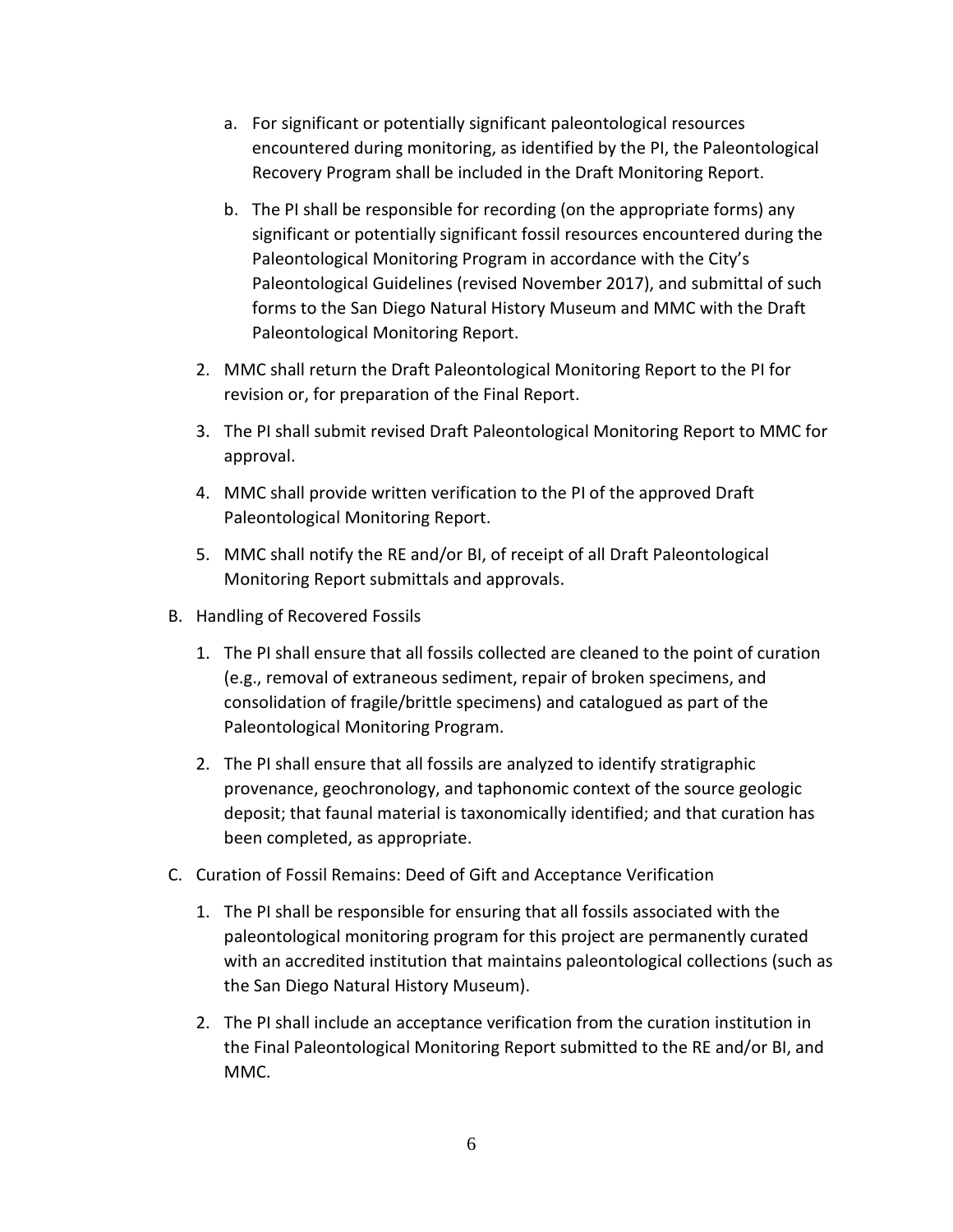- D. Final Paleontological Monitoring Report(s)
	- 1. The PI shall submit two copies of the Final Paleontological Monitoring Report to MMC (even if negative), within 90 days after notification from MMC that the Final Paleontological Monitoring Report has been approved.
	- 2. The RE and/or BI shall, in no case, issue the Notice of Completion until receiving a copy of the approved Final Paleontological Monitoring Report from MMC, which includes the Acceptance Verification from the curation institution.